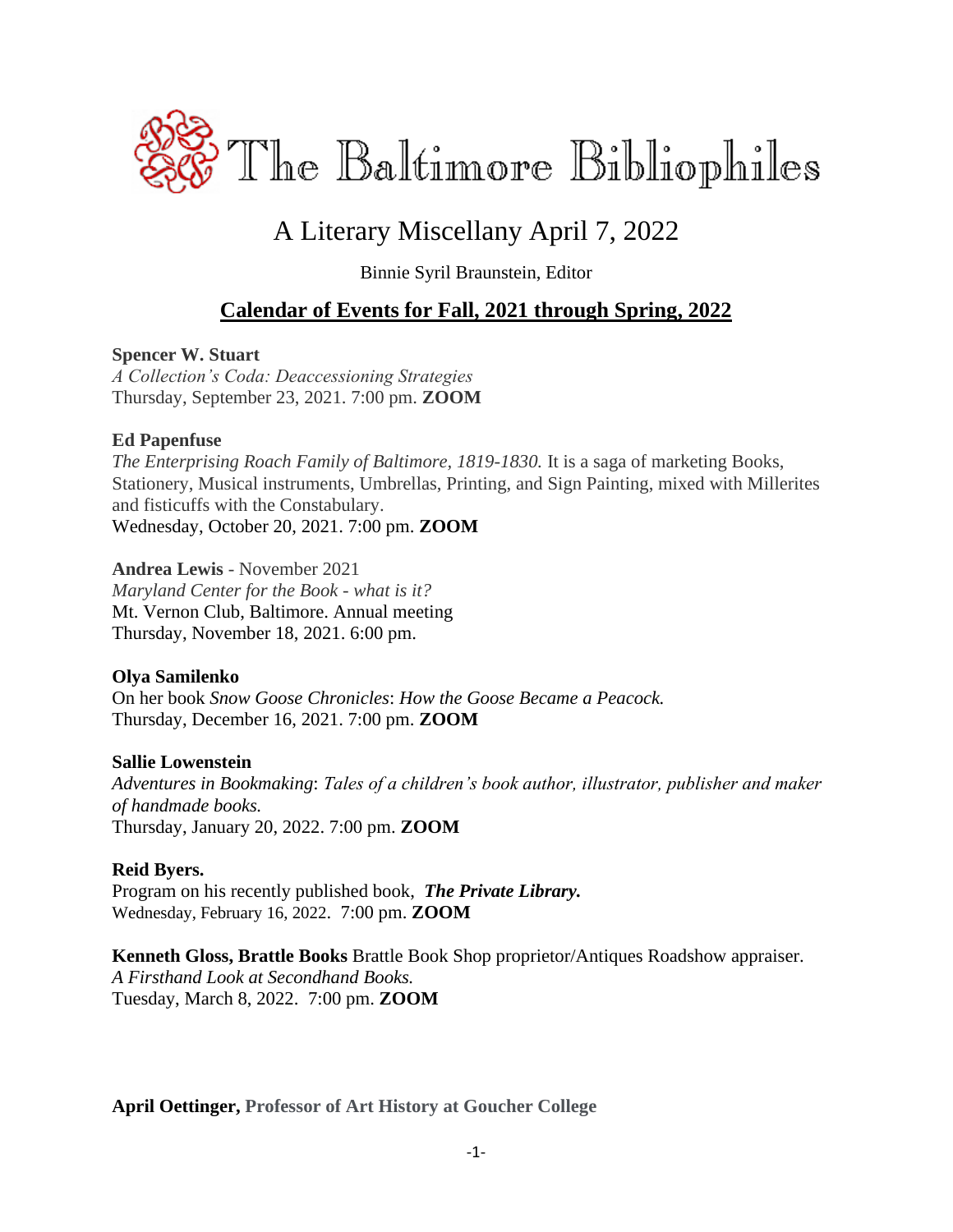Innovations in Teaching the History of the Book in the Liberal Arts Classroom. As presented to the Renaissance Society of America annual meeting, at Marsh's Library in Dublin, Ireland. Thursday, April 21, 2022. 7:00 pm. **ZOOM**

**Elizabeth DeBold, Assistant Curator of Collections, Folger Shakespeare Library** *Brush Up Your Shakespeare*: The Harmsworth Collection and other things you didn't know about The Folger Shakespeare Library Wednesday, May 18, 2022. 7:00 pm. **ZOOM**

#### **Peabody Library. Exhibit/Tour/Lunch GRACE NOTES IN AMERICAN HISTORY:** *200 Years of Songs from the Lester Levy Sheet Music Collection. Tour courtesy of Sam Bessen. On a Saturday in June or July, 2022.* Date/Time/TBD. In person. Box lunch.

#### **Leonard Marcus.**

Program on the history of children's books and their illustration. Summer 2022. Date/Time/TBD. **ZOOM**

#### **Spencer W. Stewart**

*The Making of a Collector.* Interactive with participating members/attendees. Wednesday, September 21, 2022. 7:00 pm. **ZOOM**

#### **Charles Tharp**

On *George Washington's library at Mt. Vernon* Date/Time/Venue TBD. In person.

#### **Binnie Syril Braunstein**

*Secrets of a writing career: How a bus ride led (dragged) the author to pen short stories and romance novels.* Date/Time/Venue TBD. In person or Zoom.

## **New feature…Spotlight on our members!**

**Ed Papenfuse** is a long-standing member of The Baltimore Bibliophiles. His collecting interests include Maps, Maryland history, colonial history. Printers, printing, and the imprint history of Baltimore in the Early Republic (to 1837). Ed held the positions of Maryland State Archivist and Commissioner of Land Patents from 1975 until 2013. From June 2010 until October 2013, he was also the acting City Archivist for the [Baltimore City Archives.](https://en.wikipedia.org/wiki/Baltimore_City_Archives)

## **News and Notes from Here and There…**

**Kelmscott Bookshop: We hope we see you in New York later this month for the [ABAA](https://www.nyantiquarianbookfair.com/?utm_source=constantcontact&utm_medium=email&utm_campaign=newsletter)  [New York International Antiquarian Book Fair.](https://www.nyantiquarianbookfair.com/?utm_source=constantcontact&utm_medium=email&utm_campaign=newsletter) The fair runs from Friday, April 22nd - Sunday, April 24th with a preview on Thursday the 21st. We have a few free passes remaining, so let us know if you would like one.**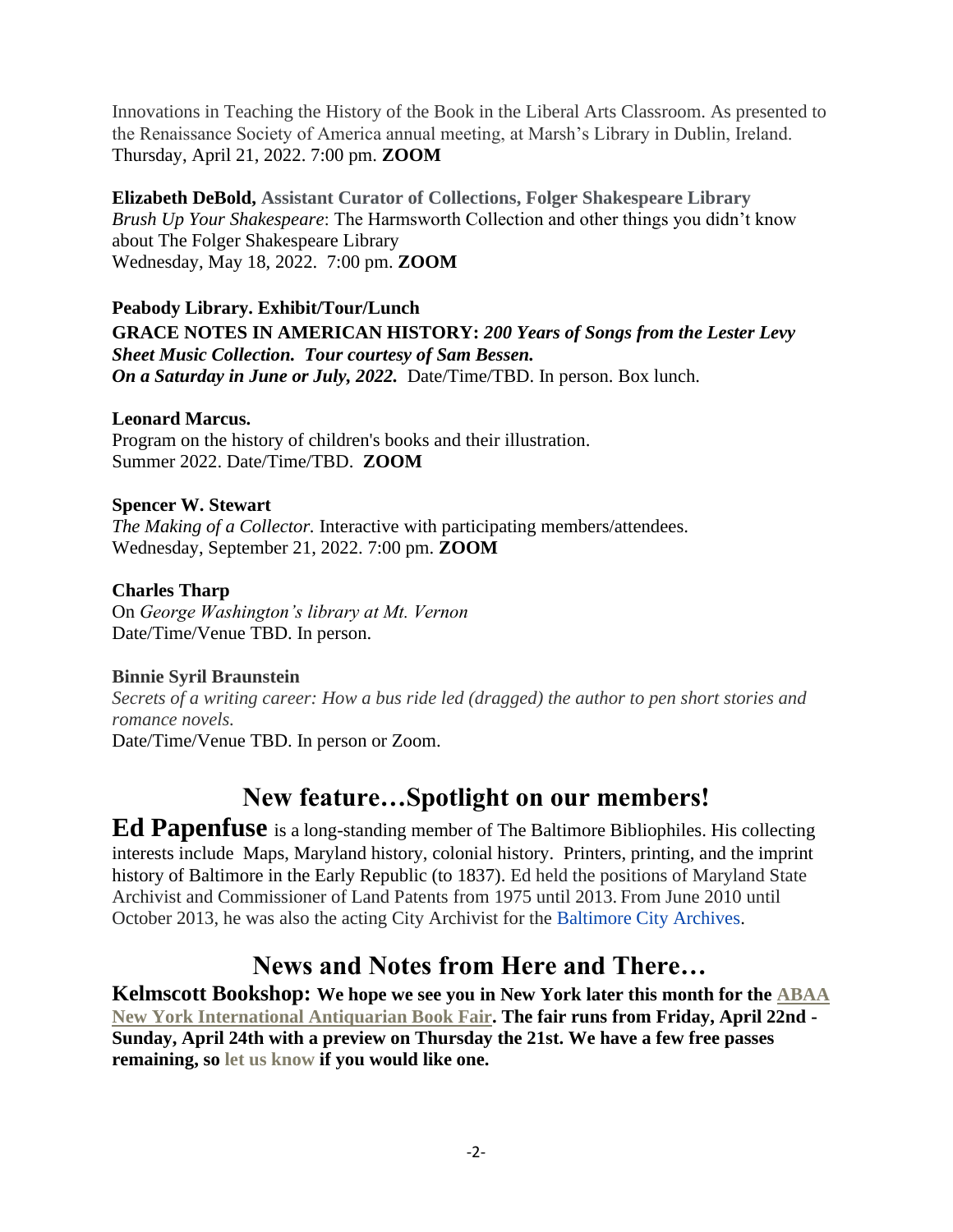**This month books in our Biography, Baltimore & Maryland History, and Music sections are on sale. All books priced at or under \$100 in these sections will be 30% off throughout the month of April. See sale books via the link below.**

**A selection of our new arrivals is featured via the link below. It includes a miniature book made from a seashell, a recollection of a vacation to Cuba, a first edition of Morris's**  *Defence of Guinevere* **illustrated by Jessie M. King, multiple artists' books, a book on arctic exploration, and more.**

[https://campaignlp.constantcontact.com/em/1103337706551/24e2b8a2-95e9-46e4-80bc-](https://campaignlp.constantcontact.com/em/1103337706551/24e2b8a2-95e9-46e4-80bc-4c9ac4a7b830?utm_source=constantcontact&utm_medium=email&utm_campaign=newsletter)[4c9ac4a7b830?utm\\_source=constantcontact&utm\\_medium=email&utm\\_campaign=newsletter](https://campaignlp.constantcontact.com/em/1103337706551/24e2b8a2-95e9-46e4-80bc-4c9ac4a7b830?utm_source=constantcontact&utm_medium=email&utm_campaign=newsletter)

On March 8, **Ken Gloss**, of Brattle Book Shop (Boston) and Antiques Roadshow, gave a (Zoom) talk entitled *A Firsthand Look at Secondhand Books.* Below is the link to his talk.

<https://youtu.be/p0cAZhNzHYU>

### *Time Sensitive!*

Our member, **Tom Stosur**, notes that the inaugural **Georgetown Rare Book Fair** takes place May 13-15 and is presented by the City Tavern Preservation Foundation, bringing antiquarian booksellers from across the country to Washington DC's City Tavern Club. For details, please see the link below.

<https://www.eventbrite.com/e/georgetown-rare-book-fair-tickets-301040348787>

*My Sentimental Library:* **Jerry Morris's** blog offers "*Elegant Extracts and* 

*Timely Tidbits About Dreamthorp; A Book of Essays Written in the Country."* [Ed. This is Jerry Morris's last blog. He recently passed away.] <https://blog.mysentimentallibrary.com/2022/03/elegant-extracts-and-timely-tidbits.html>

### *Literary Hub***: "***A Scientific Explanation for Your Urge to Sniff Old Book***s."** By

Jude Stewart. <https://lithub.com/a-scientific-explanation-for-your-urge-to-sniff-old-books/>

#### **Christie's: "***What I've learned: Thomas Venning, Head of Books and Manuscripts."*

[https://www.christies.com/features/What-Ive-learned-Thomas-Venning-Christies-Head-of-](https://www.christies.com/features/What-Ive-learned-Thomas-Venning-Christies-Head-of-Books-and-Manuscripts-12171-1.aspx?sc_lang=en&cid=EM_EMLcontent04144C02Section_A_Story_5_1&COSID=43371073&cid=DM475914&bid=305018761)[Books-and-Manuscripts-12171-](https://www.christies.com/features/What-Ive-learned-Thomas-Venning-Christies-Head-of-Books-and-Manuscripts-12171-1.aspx?sc_lang=en&cid=EM_EMLcontent04144C02Section_A_Story_5_1&COSID=43371073&cid=DM475914&bid=305018761)

[1.aspx?sc\\_lang=en&cid=EM\\_EMLcontent04144C02Section\\_A\\_Story\\_5\\_1&COSID=43371073](https://www.christies.com/features/What-Ive-learned-Thomas-Venning-Christies-Head-of-Books-and-Manuscripts-12171-1.aspx?sc_lang=en&cid=EM_EMLcontent04144C02Section_A_Story_5_1&COSID=43371073&cid=DM475914&bid=305018761) [&cid=DM475914&bid=305018761](https://www.christies.com/features/What-Ive-learned-Thomas-Venning-Christies-Head-of-Books-and-Manuscripts-12171-1.aspx?sc_lang=en&cid=EM_EMLcontent04144C02Section_A_Story_5_1&COSID=43371073&cid=DM475914&bid=305018761)

**Christie's: Fine Printed Books and Manuscripts including Americana.** (Online Auction) 11 Apr 10AM - 25 Apr 10AM (EDT) | Online 20646 [https://onlineonly.christies.com/s/fine-printed-books-manuscripts-including](https://onlineonly.christies.com/s/fine-printed-books-manuscripts-including-americana/lots/2136?COSID=43371073&bid=305228670&cid=dm475973&filters=&page=2&searchphrase=&sortby=LotNumber&themes=)[americana/lots/2136?COSID=43371073&bid=305228670&cid=dm475973&filters=&page=2&s](https://onlineonly.christies.com/s/fine-printed-books-manuscripts-including-americana/lots/2136?COSID=43371073&bid=305228670&cid=dm475973&filters=&page=2&searchphrase=&sortby=LotNumber&themes=) [earchphrase=&sortby=LotNumber&themes=](https://onlineonly.christies.com/s/fine-printed-books-manuscripts-including-americana/lots/2136?COSID=43371073&bid=305228670&cid=dm475973&filters=&page=2&searchphrase=&sortby=LotNumber&themes=)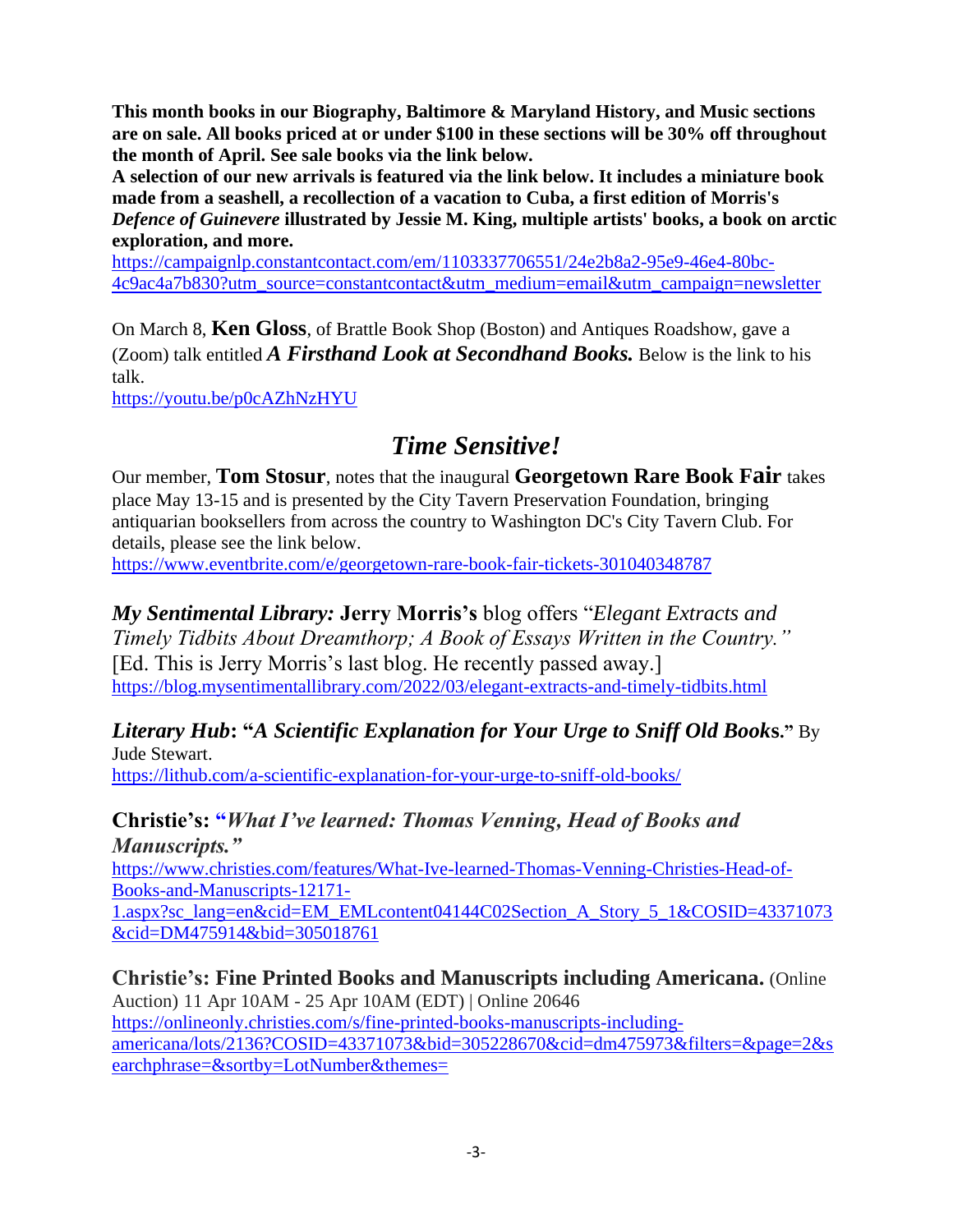**University of Cambridge. Libraries. Via Simon Beattie & ExLibris. "***Missing Darwin Books Returned to University Library***."** Charles Darwin's iconic Tree of Life notebooks anonymously left in a pink gift bag, 15 months after launch of a worldwide appeal to find them. By Stuart Roberts <https://www.cam.ac.uk/stories/TreeOfLife>

*Los Angeles Review of Books* **via** *Library Link of the Day.* "*The Internet Is Not What You Think It Is: A History, A Philosophy, A Warning."* By Julien Crockett. [https://lareviewofbooks.org/article/the-internet-is-not-what-you-think-it-is-a-history](https://lareviewofbooks.org/article/the-internet-is-not-what-you-think-it-is-a-history-a-philosophy-a-warning/)[a-philosophy-a-warning/](https://lareviewofbooks.org/article/the-internet-is-not-what-you-think-it-is-a-history-a-philosophy-a-warning/)

Our member, **August Imholtz**, referred me to a book recommendation by another of our members, **Dr. Cheryl Thurber**, who notes, "For an interesting examination of the ethical side of book collecting I recommend *The Archive Thief: The Man who salvaged French Jewish History in the Wake of the Holocaust.* By Lisa Moses Leff. Was his effort at rescue good or bad? Rescue and saving forgotten books (or other collectibles) is part of collecting. And stealing is an important part of the fringes of collecting."

### *Time Sensitive!*

ABA-IES Book Collecting Seminars (online): 12 April, "'The Bibliotheca Spenceriana Collection of Incunables. A new cataloguing project at the John Rylands Library."

The next meeting of the 2021-22 series of Antiquarian Booksellers' Association Educational Trust - Institute of English Studies Book Collecting Seminars will be held at 6 PM (BST) on Tuesday 12 April, online.

The event - called 'The Bibliotheca Spenceriana Collection of Incunables. A new cataloguing project at the John Rylands Library' - will feature papers by Julianne Simpson, John Gandy and Ed Potten on this exciting major project.

*You can register here:*

[https://ies.sas.ac.uk/events/bibliotheca-spenceriana-collection-incunables-a-new-cataloguing](https://ies.sas.ac.uk/events/bibliotheca-spenceriana-collection-incunables-a-new-cataloguing-project-john-rylands-library)[project-john-rylands-library](https://ies.sas.ac.uk/events/bibliotheca-spenceriana-collection-incunables-a-new-cataloguing-project-john-rylands-library)

Sara Trevisan, for the Committee, Book Collecting Seminars

-- Dr Sara Trevisan Associate Bookseller Sokol Books Ltd 239A Fulham Rd London SW3 6HY +44 (0)207 351 5119 <https://sokol.co.uk/>

### **Contributions to** *A Literary Miscellany* **are always welcome!**